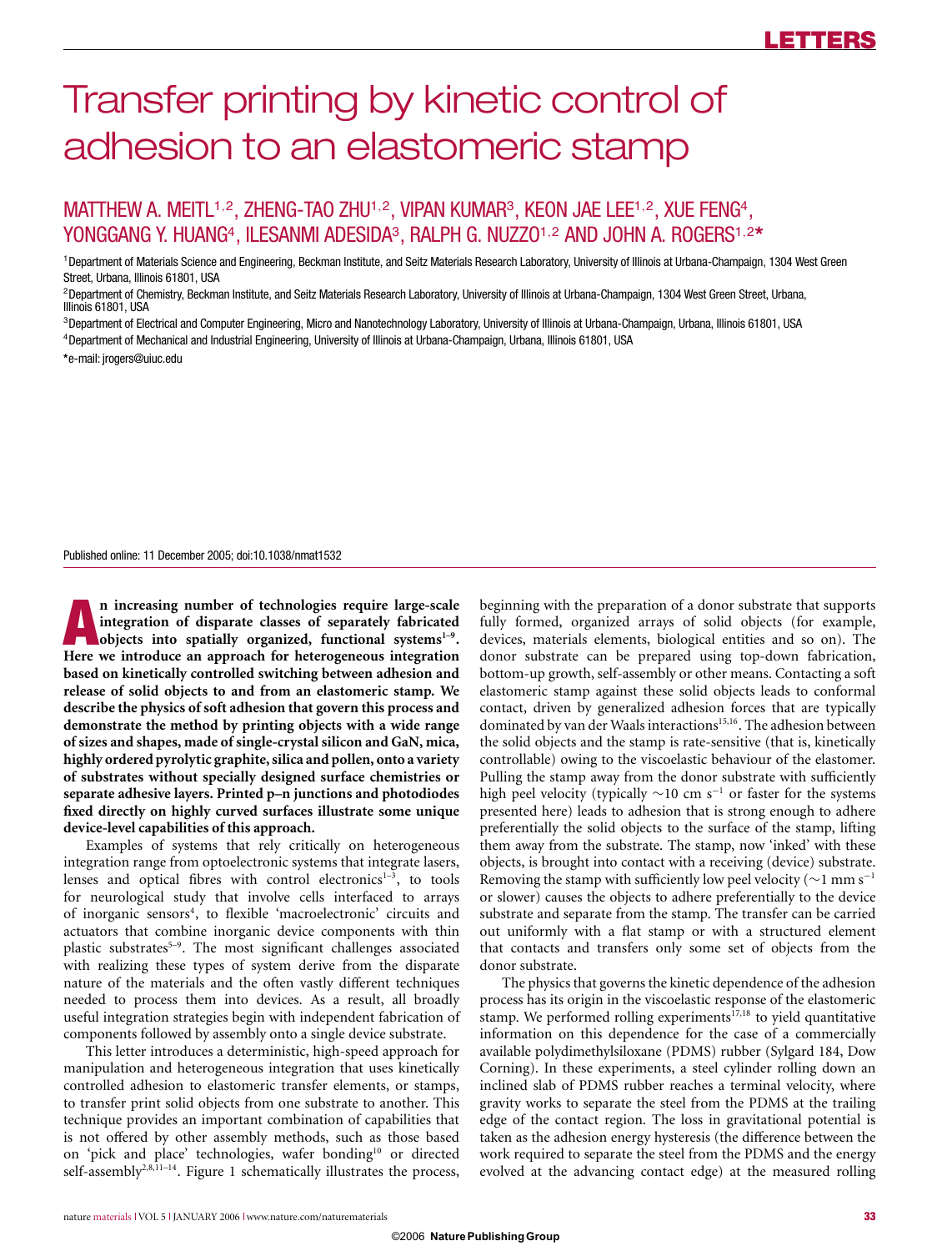## **LETTERS**





or separation speed *v*. The energy associated with the advancing contact area at the front of the rolling cylinder is typically small<sup>19</sup>, so the adhesion energy hysteresis is taken as the separation energy, or the energy release rate, *G*. Figure 2 shows the dependence of *G* on *v*. For the range of speeds measured here  $(0.02 \text{ to } 4.8 \text{ cm s}^{-1})$ , the energy release rate varies by more than an order of magnitude.

Observed pick-up and printing efficiencies in transfer-printing experiments follow a similar trend qualitatively. When a PDMS stamp delaminates slowly from a substrate that supports microstructure interface is smaller than its counterpart *G*<sub>substrate</sub> for the interface between the microstructures and the substrate. Consequently the elastomer–microstructure interface breaks more easily than the microstructure–substrate interface. However, the separation energy G<sub>PDMS</sub> depends strongly on the speed of delamination  $\nu$  (see, for example, Fig. 2a and refs 20,21) owing to the viscous behaviour of PDMS, that is,  $G<sub>PDNS</sub> = G<sub>0</sub>[1 + \phi(v)]$  where  $\phi$  is an increasing function of *v*. In contrast, the separation energy for the microstructure–substrate interface *G*substrate is typically independent of rate. As the speed of delamination increases,  $G_{\text{PDMS}}$  increases relative to  $G_{\text{substrate}}$  until the elastomer–microstructure interface becomes strong enough to break the microstructure–substrate interface. Exact criteria for determining which interface fails are beyond the scope of this text, but they depend on the geometry of the microstructures and can be established by energy-based arguments similar to those used to compare competing fracture modes in layered  $materials<sup>22</sup>$ . The key concept for the transfer-printing criteria is the strongly rate-dependent separation energy of solid objects from an elastomer. As an example of a type of structure the transfer elements can retrieve from a donor, Fig. 2b shows freestanding silicon beams micromachined from a silicon-on-insulator (SOI) wafer, connected to an unetched part of the wafer that anchors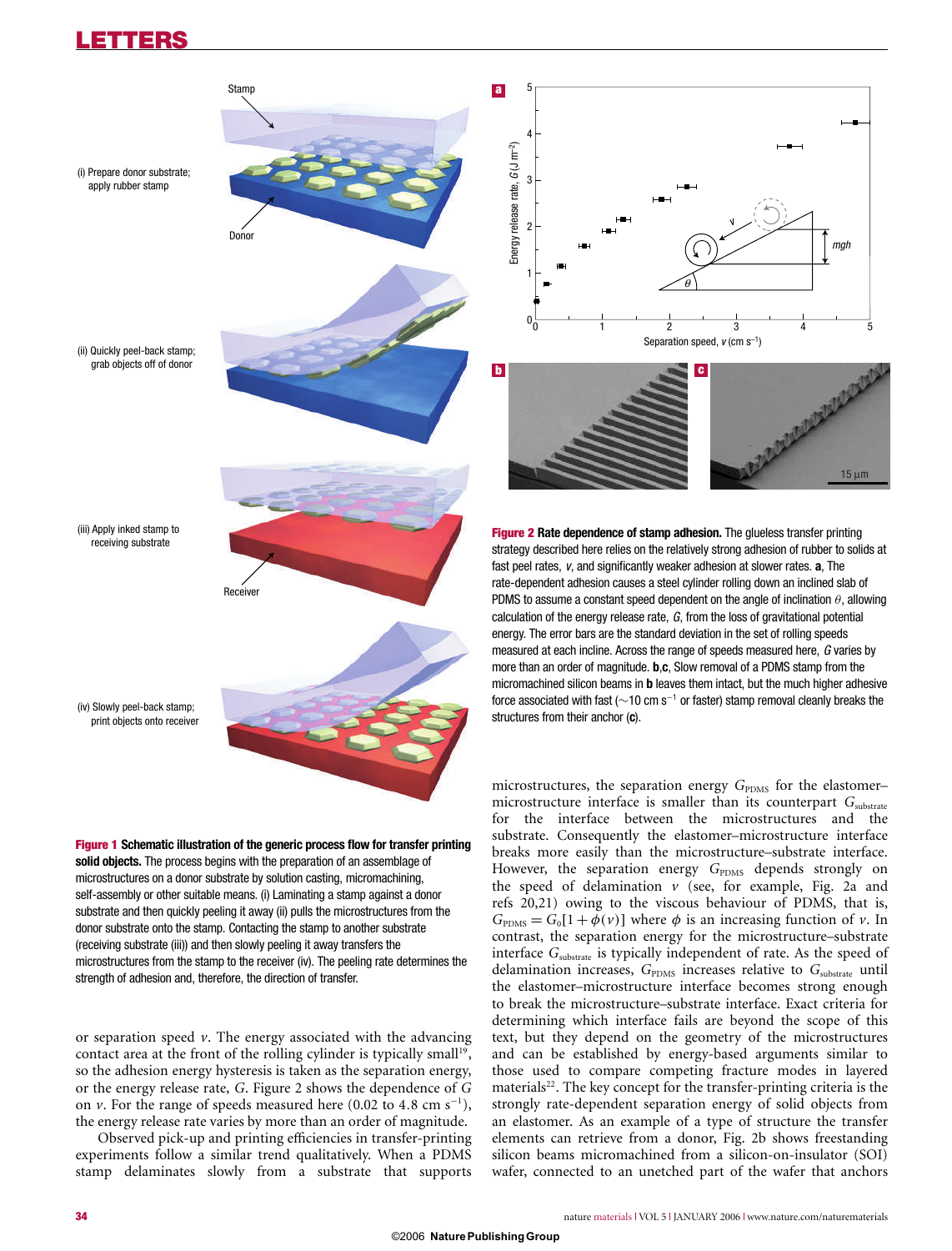their ends. Application and slow removal of a stamp from these robust, freestanding structures leaves them intact. Fast removal, however, fractures them cleanly at their ends (Fig. 2c) and leaves them adhered to the stamp. The stamp, thus 'inked' with the silicon beams, can transfer those beams by contact to and slow removal from a receiving substrate.

Figure 3a shows a 30 mm  $\times$  38 mm array of such wafer-generated objects (I-shaped silicon microstructures) printed in ambient conditions directly onto a 100-mm GaAs wafer. This array contains about 24,000 microstructures; the yield of the entire process, including micromachining, pick-up and printing, is more than 99.5%. Particles on the surface of the receiving substrate are typically the most significant cause of defects. Unlike wafer-bonding approaches to semiconductor materials integration, printing also has the potential for area multiplication<sup>23</sup>, where a single donor substrate of a given area supplies microstructures to several receiving substrates of the same area or a single receiving substrate with a substantially larger area. This capability is important when the printed material is costly and where large-area, sparse coverage is desired. GaN microstructures prepared as described in the methods section and printed onto silicon (100), as shown in Fig. 3b, is an example of one of these systems. As the transfer process is purely additive, repeated printing is straightforward, allowing easy fabrication of large-area or even multilayer assemblies (Fig. 3c) with few processing steps for applications as photonic bandgap materials<sup>24,25</sup> or multilaver electronic systems.

The technique can print objects with a wide range of shapes and sizes onto virtually any smooth substrate. Submicrometre (0.3 μm × 20 μm × 0.1 μm) silicon structures printed onto InP in Fig. 3d suggest that stamp-based transfer printing can apply to device-scale or smaller objects. At larger sizes (100  $\mu$ m × 100  $\mu$ m × 2.5 μm), printing can apply to structures that might support elaborate circuits (Fig. 3e). Yields for printing large objects are generally lower than for small objects, as a single asperity between a printed object and receiving substrate can impede transfer. Nevertheless, yields of 95% or better are easily achievable for all of the wafer-generated geometries presented here when the receiving substrate is smooth, even when the printing is performed outside a cleanroom environment. Substrates with surface roughness of less than  $\sim$ 3 nm over 1 µm<sup>2</sup> can function as effective receivers, largely independent of chemical composition or surface energy. For example, silicon microstructures can reliably transfer onto either hydrophilic surfaces, such as SiO<sub>2</sub>, NaCl and MgO (Fig. 3f), or hydrophobic surfaces, from polystyrene to silicon freshly stripped of its native oxide.

The absence of conventional adhesives or specialized surface chemistries is valuable in the context of wafer-based microstructure printing because it allows moderate-to-high-temperature processing and good electrical contact between the printed structure and the receiving substrate. Printed p–n junctions formed by transferring n-type silicon microstructures to a p-type silicon substrate (Fig. 3g) exploit both of these features. Annealing and metallization of the junction produces a rectifying device with characteristics reasonably well described by a fit for a monolithic p–n junction as the applied bias sweeps from −1 to 1 V. The fit in Fig. 3g is characteristic of a diode with an ideality factor of 1.7 and a reverse saturation current of 0.9 nA shunted with a 2  $G\Omega$  resistor and in series with a 400  $\Omega$  resistor. At 1 V bias, this printed junction supports a current of about 6.7 A  $cm^{-2}$ .

The remarkably strong adhesion to the stamp at high peel rates is essential to achieve reliable, high-yield printing of the classes of objects illustrated in Figs 2 and 3. This adhesion can be sufficiently strong, in fact, to remove material structures that are ionically bonded to the donor substrate along their entire lengths. Figure 4a



**Figure 3 Images of transfer-printed objects derived from semiconductor wafers that demonstrate a range of capabilities.**  $a$ **, 30 mm**  $\times$  **38 mm array of** about 24,000 silicon microstructures printed onto a 100-mm GaAs wafer. Inset scanning electron microscope image (Philips XL30 ESEM-FEG, FEI). Fewer than 100 microstructures are missing from the array. **b**, GaN ribbons printed onto a silicon (100) wafer. **c**, Multilayer stack of crossed silicon ribbons formed by printing onto a silicon wafer. **d**,**e**, Printed silicon structures with a wide range of shapes and sizes, from submicrometre-scale objects that would be difficult to manipulate using other means, to objects sufficiently large to support fully integrated electronic or mechanical devices. **d**, p-type silicon printed onto InP. **e**, n-type silicon printed onto p-type silicon. **f**, Silicon structures printed onto a translucent MgO substrate (hydrophilic). **g**, n-type silicon structures printed onto a p-type silicon wafer (hydrophobic) to form p–n junctions that can carry 6.7 A cm−<sup>2</sup> at a forward bias of 1 V. The red line is a fit to the data points.

shows, as an example, patterns of thin high-quality muscovite (grade V-1 mica) printed by removing a stamp in contact with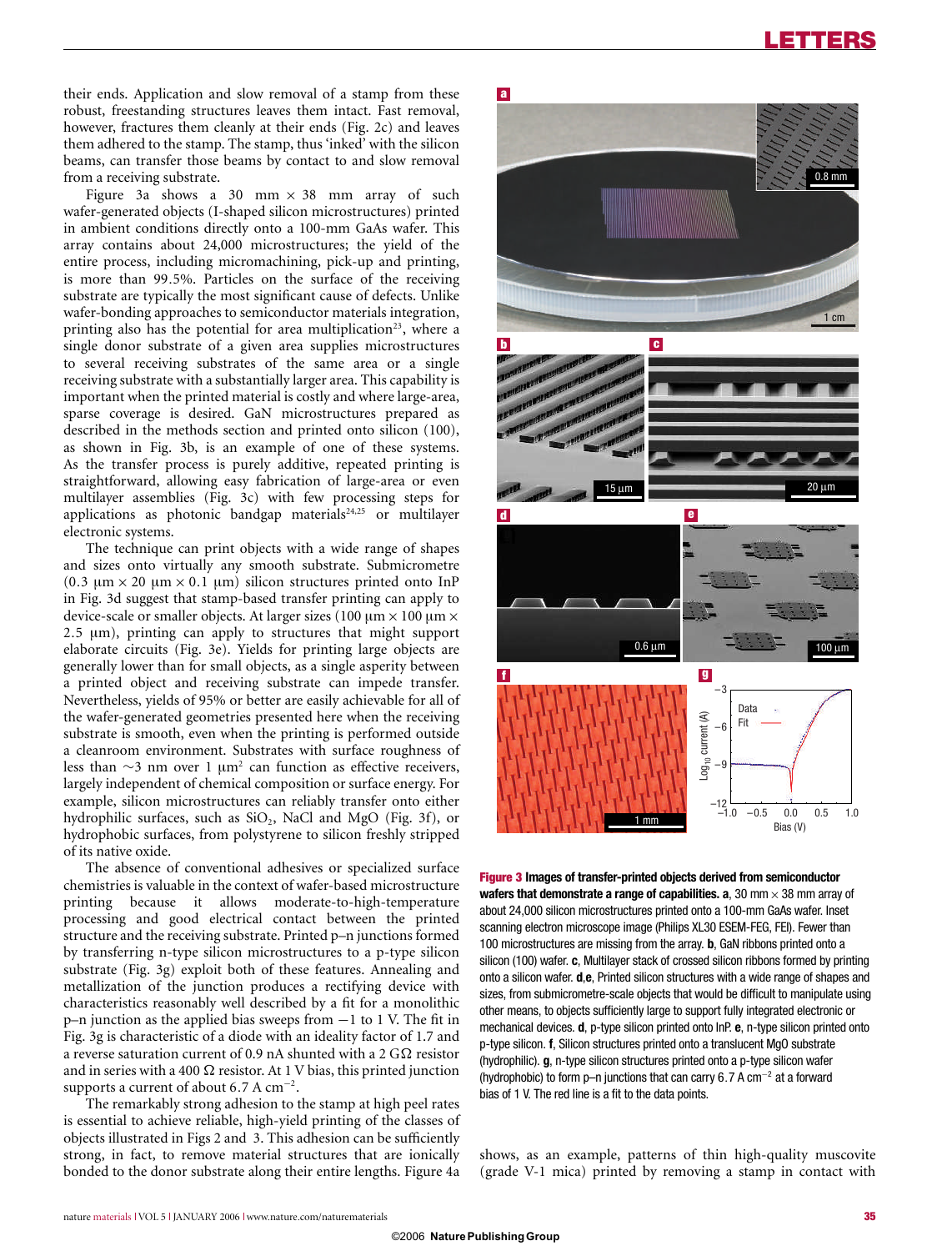## **LETTERS**



**Figure 4 Images of transfer printed objects with sheet-like and globular geometries. a**, 100-nm-thick mica ribbons cleaved from a mica substrate with a PDMS stamp, and then transfer-printed onto SiO<sub>2</sub> (blue). **b**, Graphite sheet, ranging from 3 to 12 nm thick, cleaved from a highly ordered pyrolytic graphite substrate and printed onto SiO<sub>2</sub> with a stamp. **c**,**d**, Silica microspheres (**c**) and African Violet pollen grains (**d**) picked up from and subsequently printed onto silicon wafers by means of PDMS stamps. Relief features in the stamp define the stripe pattern in **c**.

the mica at sufficiently high peel rates to cleave patterned ribbons from a donor substrate of bulk mica. PDMS stamps can also cleave sheets from unpatterned grade V-1 mica or graphite (Fig. 4b) and lift off mica sheets bonded to  $SiO<sub>2</sub>$ , indicating that the stampmicrostructure interface is strong enough at high peel rates to remove structures bound to a donor substrate at least as strongly as 6 J m−<sup>2</sup> (ref. 26). The high adhesive strength present at high peel rates reduces to minimal levels at low rates. Stamps can even release, for example, highly non-planar, globular structures, such as silica microspheres and grains of pollen (Fig. 4c,d), which have very small areas of contact to rigid receiving substrates.

Transfer printing in this manner has many potential applications in established technologies: its unusual capabilities may create other device opportunities. To illustrate one such capability, we printed silicon structures and photodiodes onto the curved surfaces of lenses. Non-planar printing proceeds by rolling a cylindrical substrate across or by pressing a spherical substrate against a flat, compliant stamp. Figure 5 shows arrays of silicon microstructures printed onto a cylindrical glass lens and onto a low-cost spherical polycarbonate lens. This figure also illustrates fully functional single-crystal silicon photodiodes printed onto a glass lens with the current–voltage characteristics of a typical device. We believe that such non-planar microfabrication will be valuable for applications including light detection and energy generation on curved focusing or imaging optics.

The method presented here represents a powerful way to manipulate arrays of objects based on kinetically controllable adhesion to a viscoelastic stamp in a massively parallel and deterministic manner. The mechanics suggest paths for optimizing the material properties of the stamps in ways that have not been explored in soft lithography or related areas. Even with existing materials, the printing procedure provides robust capabilities for generating microstructured hybrid materials systems and device arrays with potential applications in optoelectronics, photonics, non-planar fabrication and perhaps even biotechnology without the use of glues, moving parts, applied electric or magnetic fields. In these ways, stamp-based methods may become invaluable tools for handling the building blocks of nano- and other emerging technologies.

## **METHODS**

#### ROLL TEST

A slab of PDMS (Dow-Sylgard 184) was cast between two 200 mm silicon wafers separated by ∼7 mm using PDMS spacers and cured at 65 ◦C. The wafers were treated with (tridecafluoro-1,1,2,2-tetrahydrooctyl)- 1-trichlorosilane (United Chemical Technologies) for 1 h in a vacuum desiccator to facilitate the removal of the PDMS slab. The slab was placed against a sturdy inclined glass plate, the inclination of which was measured relative to a level countertop. A steel cylinder (McMaster-Carr, diameter 12.7 mm, length 75.5 mm, 75.2 g) was placed at the top of the slab and allowed to roll. The slab was cleaned with a lint roller (3M) between successive roll tests. Rolling speed was measured with a ruler and a stopwatch. Video footage was captured and analysed to confirm that the cylinder rolled against the slab at a constant speed.

#### DONOR SUBSTRATE PREPARATION

Silicon microstructures were generated from SOI wafers (Shin-Etsu, top silicon 3.0 μm, buried oxide 1.1 μm, n-type resistivity 5−20 cm; or Soitec, top silicon 100 nm, buried oxide 200 nm, p-type) patterned by conventional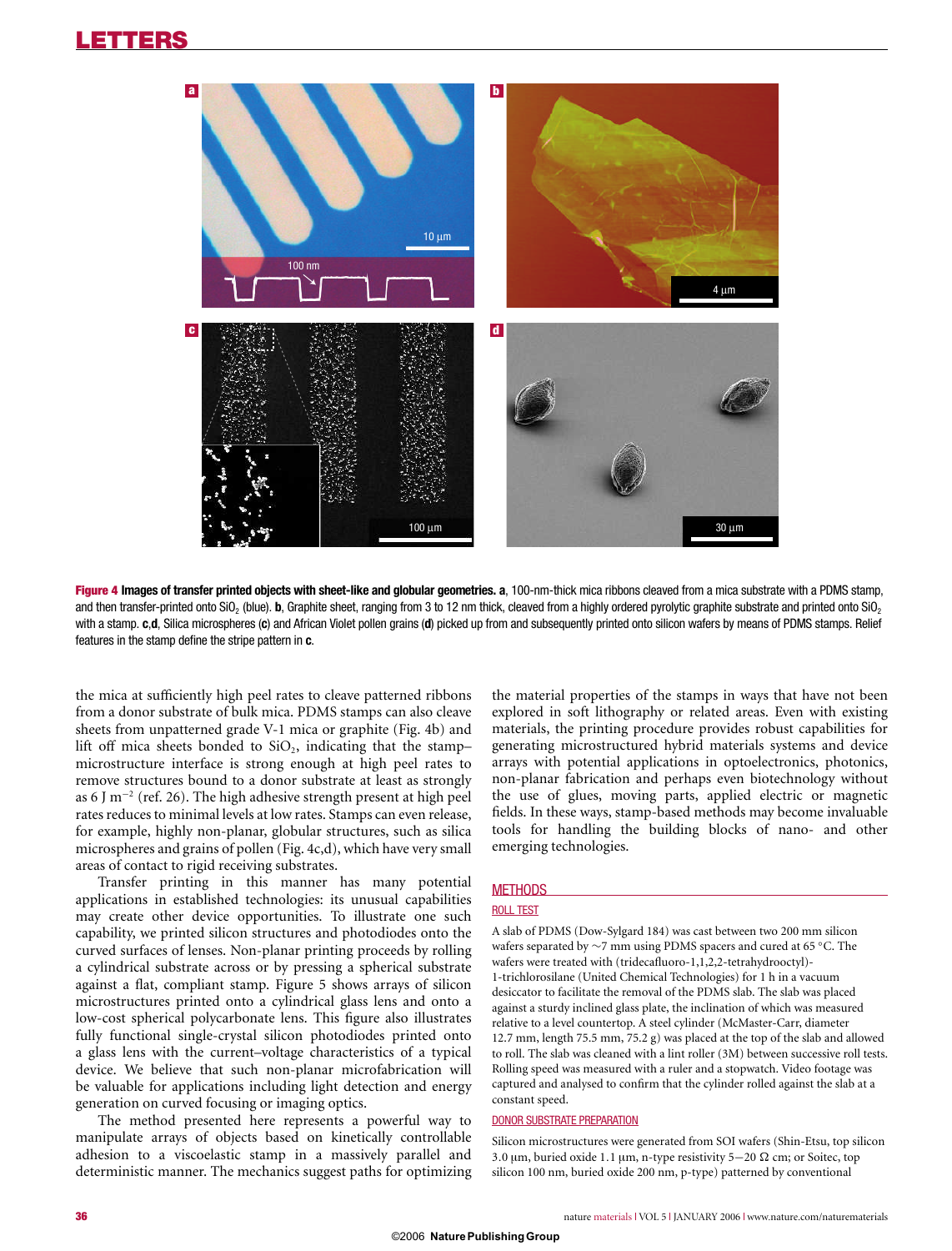

Figure 5 Silicon microstructures and solar cells printed onto curved surfaces by rolling and pressing. a, Printed array formed by rolling a cylindrical glass lens across a stamp inked with microstructures with inset scanning electron microscope image. **b**, Printed array formed by pressing a double-convex polycarbonate magnifying glass into the soft, inked stamp. **c**, Silicon photodiodes printed on a spherical glass surface (p-doped regions seem brighter). **d**, Current–voltage characteristics of a typical printed device under different illumination conditions.

photolithography and phase-shift photolithography<sup>27</sup> with Shipley 1805 photoresist (PR). The top silicon was etched by  $SF<sub>6</sub>$  plasma (30 mtorr, 40 s.c.c.m.  $SF_6$ , 50 W) using PR as an etch mask or by aqueous KOH (20 wt%, 100 ◦C) using an etch mask of Ti/Au (3/30 nm) deposited by electron-beam evaporation. Ti/Au etch masks were removed after KOH etching using  $K I/I<sub>2</sub>$ (2.67/0.67 wt%) in water. The buried oxide was then etched in concentrated HF.

GaN microstructures were generated from a GaN-on-silicon (111) wafer (Nitronex). The nitride was etched in an inductively coupled plasma reactive ion etcher (3 mtorr, 15 s.c.c.m. Cl2, 5 s.c.c.m. Ar, −100 V bias) using PECVD  $\mathrm{SiO}_x$  (500 nm) and Cr (150 nm) as an etch mask. Microstructures were then undercut by etching the silicon in aqueous KOH (20 wt%, 100 °C).

Mica (grade V-1, Structure Probe) was softened in an inductively coupled plasma reactive ion etcher (3 mtorr, 15 s.c.c.m. BCl<sub>3</sub>, 5 s.c.c.m. Ar, −90 V bias) using electron-beam evaporated Cr (100 nm) and PR as a mask. Unpatterned grade V-1 mica and graphite substrates (grade SPI-1, Structure Probe) were used as-received.

Silica microsphere films were prepared by casting droplets of IPA and an aqueous suspension of microspheres onto a silicon wafer and allowing them to dry. Pollen films were also prepared by suspension casting and drying on a silicon wafer.

#### **TRANSFER**

PDMS stamps (Dow-Sylgard 184) were cast against flat substrates (for example, polystyrene petri dishes, Fisher Scientific) and cut to dimensions typically ∼2 cm×2 cm×7 mm thick. Stamps were laminated against donor substrates such that conformal contact was achieved and subsequently removed manually in a peeling manner such that the delamination front travelled at 10 cm s−<sup>1</sup> or faster. The stamps thus 'inked' with objects from the donor were then laminated against receiving substrates and subsequently removed by slow (∼1 mm s−1) manual peeling to complete the transfer-printing process. PRINTED JUNCTION DIODE FABRICATION

SOI chips (Shin-Etsu) were heavily n-doped at the top surface with spin-on-dopant<sup>6</sup> (P509, Filmtronics) and activation at 950 °C for 5 s. Microstructures generated as described above were printed onto boron-doped test-grade silicon chips (Montco, resistivity  $1-100 \Omega$  cm). Before printing, the receiving substrate was dipped in ∼1% HF to remove native oxide, rinsed with deionized water and dried in  $N_2$ . The printed junction was then annealed for 2 min at 600 °C in N<sub>2</sub>. Metal contacts were defined by photolithography with Shipley 1818 and lift-off of electron-beam-evaporated Al/Au (20/50 nm). The contacts were made non-rectifying by 4 min of annealing at 500 ◦C. PHOTODIODE FABRICATION

Silicon photodiodes were generated from an n-type SOI wafer (Shin-Etsu) with selected areas highly n-doped (P509, Filmtronics) and other areas highly p-doped (B-75X, Honeywell). Doped regions were defined using windows in a spin-on glass (700B, Filmtronics) and the dopants were activated by annealing as described above<sup>6</sup> for the printed junction fabrication, first n-type, then p-type. Structures were subsequently micromachined using  $SF_6$  plasma and undercut with HF.

Received 28 July 2005; accepted 26 September 2005; published 11 December 2005.

#### **References**

- 1. Georgakilas, A. *et al*. Wafer-scale integration of GaAs optoelectronic devices with standard Si integrated circuits using a low-temperature bonding procedure. *Appl. Phys. Lett.* **81,** 5099–5101 (2002).
- 2. Yeh, H.-J. J. & Smith, J. S. Fluidic self-assembly for the integration of GaAs light-emitting diodes on Si substrates. *IEEE Photon. Technol. Lett.* **6,** 706–708 (1994).
- Ambrosy, A., Richter, H., Hehmann, J. & Ferling, D. Silicon motherboards for multichannel optical modules. *IEEE Trans. Compon. Pack. A* **19,** 34–40 (1996).
- 4. Lambacher, A. *et al*. Electrical imaging of neuronal activity by multi-transistor-array (MTA) recording at 7.8 μm resolution. *Appl. Phys. A* **79,** 1607–1611 (2004).
- 5. Menard, E., Lee, K. J., Khang, D.-Y., Nuzzo, R. G. & Rogers, J. A. A printable form of silicon for high performance thin film transistors on plastic substrates. *Appl. Phys. Lett.* **84,** 5398–5400 (2004).
- 6. Zhu, Z.-T., Menard, E., Hurley, K., Nuzzo, R. G. & Rogers, J. A. Spin on dopants for high-performance single-crystal silicon transistors on flexible plastic substrates. *Appl. Phys. Lett.* **86,** 133507 (2005). 7. Sun, Y. & Rogers, J. A. Fabricating semiconductor nano/microwires and transfer printing ordered
- arrays of them onto plastic substrates. *Nano Lett.* **4,** 1953–1959 (2004). 8. Jacobs, H. O., Tao, A. R., Schwartz, A., Gracias, D. H. & Whitesides, G. M. Fabrication of a cylindrical
- display by patterned assembly. *Science* **296,** 323–325 (2002). 9. Reuss, R. H. *et al*. Macroelectronics: Perspectives on technology and applications. *Proc. IEEE* **93,**
- 1239–1256 (2005).
- 10. Haisma, J. & Spierings, G. A. C. M. Contact bonding, including direct-bonding in a historical and recent context of materials science and technology, physics and chemistry—historical review in a broader scope and comparative outlook. *Mater. Sci. Eng. R* **37,** 1–60 (2002).